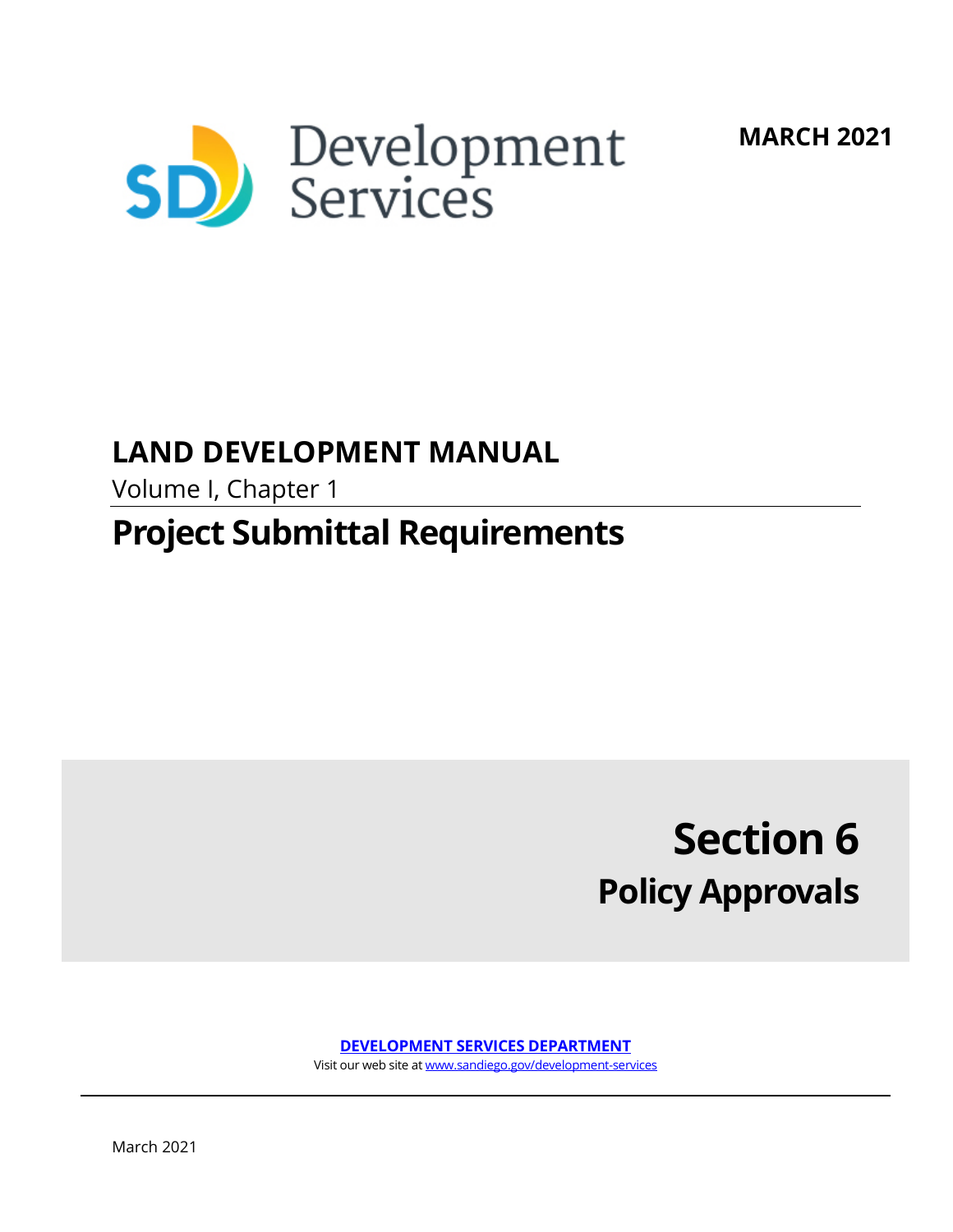## **Table of Contents**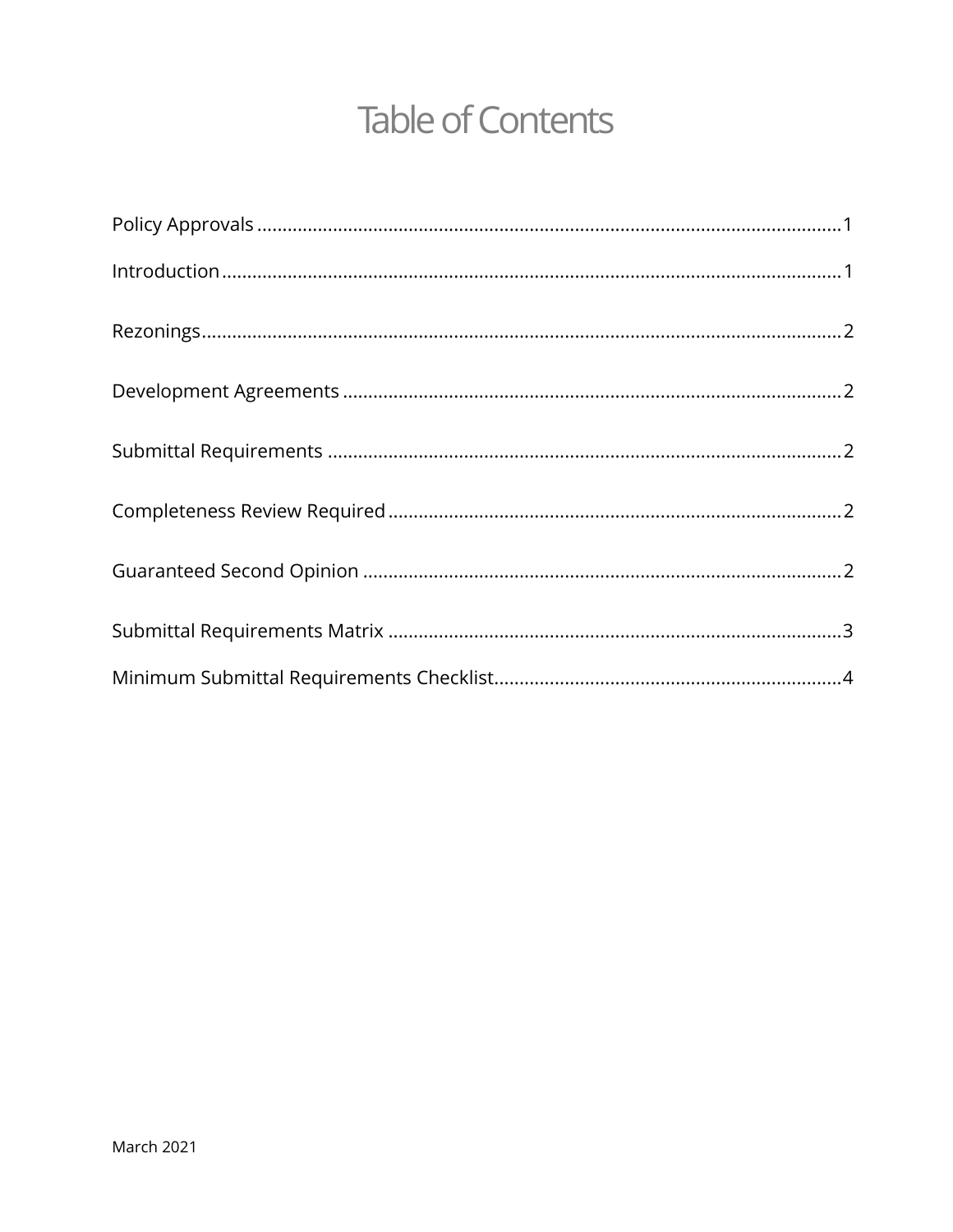### Section

# 6

## <span id="page-2-0"></span>Policy Approvals

#### <span id="page-2-1"></span>Introduction

he following policy approvals require a public The following policy approvals require a public<br>hearing to decide if the proposed new policy or amendment complies with state law and carries out the goals and policies of the City of San Diego.

#### **A. LAND USE PLANS/LOCAL COASTAL PROGRAM AMENDMENTS**

Land Use Plans include any and all public documents that contain policies and specific proposals for future land use. The list of City documents classified as Land Use Plans includes, but is not limited to:

- The General Plan
- Community Plans
- Specific Plans
- Precise Plans

Changes to any of these plans within the Coastal Overlay Zone also require a Local Coastal Program Amendment. The Policy Approvals' Submittal Matrix summarizes the submittal requirements for a Land Use Plan Amendment.

It is important to note that a proposed amendment to a Land Use Plan, such as a Community Plan Amendment, involves two steps. Step One is to initiate the amendment before the Planning Commission at a hearing. This step is fairly simple and does not require plans, or a Public Notice Package. However, it is an important step and requires a Letter of Initiation detailing your proposed amendment. Depending on

| <b>PROJECT</b>    | SUBMITTAL PROCESS                         |
|-------------------|-------------------------------------------|
| Section 1         | Guide to the Project Submittal Process    |
| <b>Section 2</b>  | <b>Construction Permits - Structures</b>  |
| <b>Section 2A</b> | Single Dwelling Unit/Duplex/Townhomes     |
|                   | and Accessory Structures                  |
| Section 3         | Construction Permits - Grading and Public |
|                   | Right-of-Way                              |
| Section 4         | Development Permits/Approvals             |
| Section 5         | <b>Subdivision Approvals</b>              |
| Section 6         | Policy Approvals                          |

LAND DEVELOPMENT MANUAL

the nature of your proposal, staff may request additional information necessary to evaluate the potential impacts of any plan amendment on the fulfillment of citywide land use goals during the initial review. The Planning Commission may approve the request to initiate if it determines that the application meets the "Criteria for Initiation of Amendments" (see General Plan Land Use and Community Planning Element, Section D, Policy LU-D.10. For additional information please see Policies LU-D.6, LU-D.8-9).

Step Two will require more detailed submittal information, including the Resolution of Initiation, as indicated by the Submittal Matrix. In most cases, a Land Use request (e.g., Community Plan Amendment) often involves or is associated with other types of permit requests such as Development Permit(s), Tentative Map, and/or a Rezone. If this is the case, it is recommended that the whole project (all the permit types) be submitted at the start of Step Two. This submittal is subject to Completeness Review.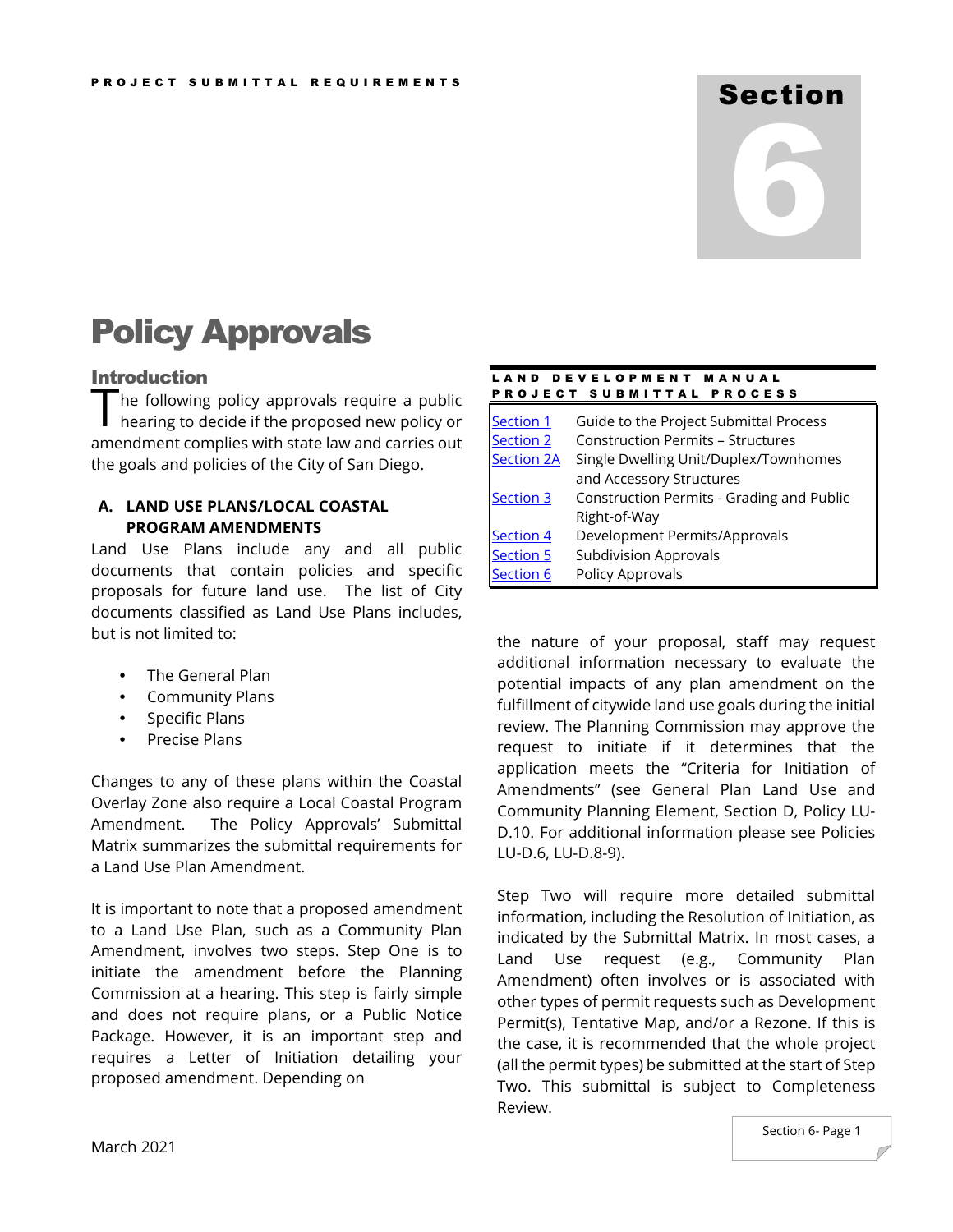#### <span id="page-3-0"></span>**Rezonings**

Rezonings involve any proposed change to the base zone or overlay zone of a property. A rezoning in the Coastal Overlay zone is also a Local Coastal Program Amendment. The Policy Approvals' Submittal Matrix summarizes the submittal requirements for a Rezoning.

#### <span id="page-3-1"></span>**Development Agreements**

Development Agreements provide a process to allow consideration of proposals for orderly and planned growth and development through the provision of certainty in the development approval process by the City, and through corresponding assurances by developers.

Development agreements shall contain all of the provisions listed in the California Government Code including the specification of the party responsible for the cost of periodic review. See Land Development Chapter 12, Article 4, for Development Agreement procedures.

#### <span id="page-3-2"></span>**Submittal Requirements**

The Submittal Matrix and the Minimum Submittal Requirements Checklist found in this section identify the forms, documents, and plans that are required. The Submittal Matrix is an easy-to-use tool to help you quickly identify items you need to submit to the City. The Submittal Requirements Checklist provides a detailed description of what the content of each of the required forms, documents, and plans must be. All items noted in the checklist must be provided unless not specifically required by the Submittal Matrix or the Checklist.

#### <span id="page-3-3"></span>**Completeness Review Required**

It is necessary to evaluate all projects being submitted to ensure that all of the required information is provided in order to review the project. The completeness review for policy approvals will require submittal of all plans/documents as identified in the Submittal Requirements Matrix. This is known as the Submitted Completeness Review. The Public Notice

Package will be required as part of the Submitted Completeness Review. After the Submitted Completeness Review, staff will notify the applicant whether the application is ready to be deemed complete or whether additional information/ clarification is required. This review typically takes ten (10) business days but can take up to 30 calendar days. Once it is determined that your submittal is complete, your application is accepted into plan check.

#### <span id="page-3-4"></span>**Guaranteed Second Opinion**

If for any reason you disagree with the results of your completeness review, plan review comments, want some confirmation or to voice a concern, just ask for a second opinion. We guarantee a second opinion upon request.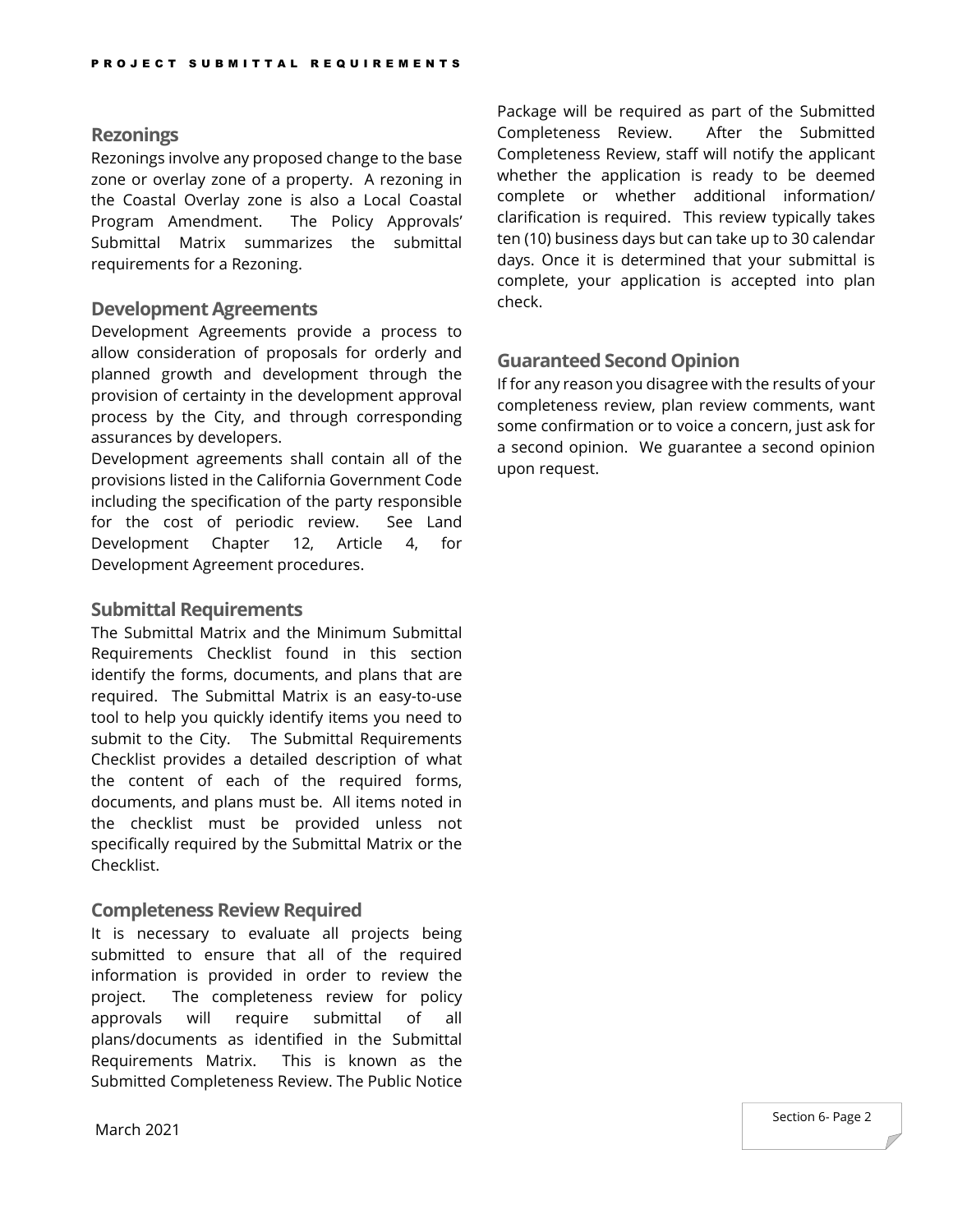<span id="page-4-0"></span>

| City of San Diego<br>Development Services<br>www.sandiego.gov/development-services/                                                                                                                       | <b>Submittal Requirements Matrix</b><br><b>Policy Approvals</b>     |                  |                                    |                                |                    |
|-----------------------------------------------------------------------------------------------------------------------------------------------------------------------------------------------------------|---------------------------------------------------------------------|------------------|------------------------------------|--------------------------------|--------------------|
| <b>APPROVAL TYPE</b>                                                                                                                                                                                      |                                                                     |                  |                                    |                                |                    |
| See Minimum Submittal Requirements Checklist, Policy Approvals for detailed submittal                                                                                                                     | $\ddot{\bullet}$                                                    | 2.0              | 3.0                                | 4.0                            | ς.ο                |
| requirements. Some documentation may be combined into single documents if the<br>required information is clearly identified.<br>*The Public Notice Package is required for submitted completeness review. |                                                                     | Policy Documents | Public Notice Package <sup>+</sup> | <b>Other Technical Studies</b> | Fees<br>& Deposits |
| LAND USE PLANS - ADOPTION OR AMENDMENT (122.0101) (122.0107)                                                                                                                                              |                                                                     |                  |                                    |                                |                    |
| Step One - Initiation                                                                                                                                                                                     | $\checkmark$                                                        | $\checkmark$     |                                    |                                | ✓                  |
| Step Two - Adoption / Amendment                                                                                                                                                                           |                                                                     | $\checkmark$     | ✓                                  | $(\checkmark)$                 | ✓                  |
| <b>LOCAL COASTAL PROGRAM AMENDMENTS (122.0106)</b>                                                                                                                                                        | $\checkmark$                                                        | $\checkmark$     | ✓                                  | $(\checkmark)$                 | ✓                  |
| <b>DEVELOPMENT AGREEMENTS (124.0102)</b>                                                                                                                                                                  | ✓                                                                   | ✓                | ✓                                  | $(\checkmark)$                 | ✓                  |
| HISTORICAL RESOURCE DESIGNATION (123.0201)                                                                                                                                                                | See Information Bulletin 580 - Potential Historical Resource Review |                  |                                    |                                |                    |
| ZONING, REZONINGS & PREZONING (123.0102) (123.0111)                                                                                                                                                       | $\checkmark$                                                        | $\checkmark$     | $\checkmark$                       | $(\checkmark)$                 | ✓                  |
| LEGEND:<br>$\sqrt{\ }$ Required                                                                                                                                                                           |                                                                     |                  |                                    |                                |                    |

 $(\check{y})$  = Required if project meets the conditions as identified within the Minimum Submittal Requirements Checklist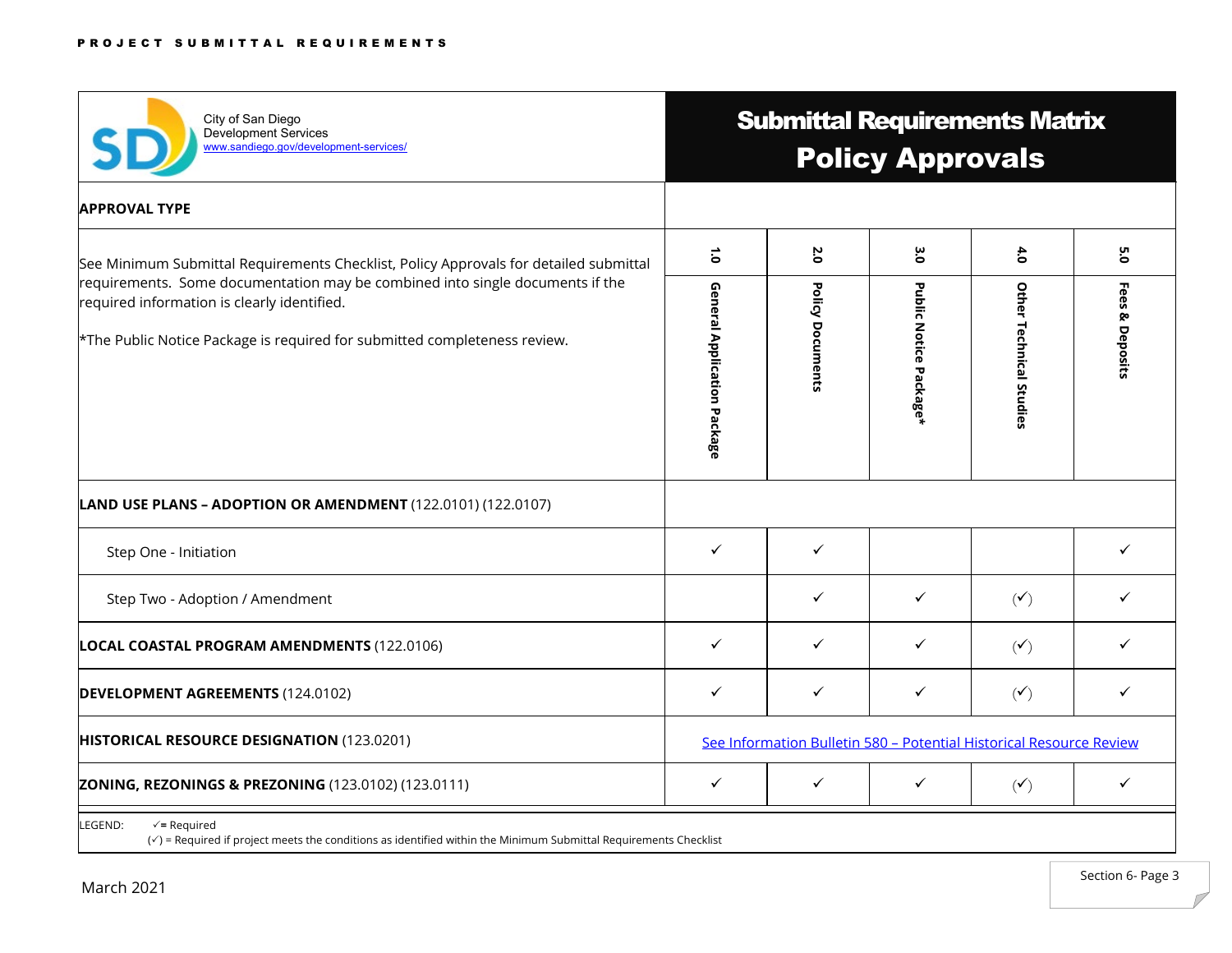

City of San Diego Development Services [www.sandiego.gov/development-services](http://www.sandiego.gov/development-services)

#### <span id="page-5-0"></span>Minimum Submittal Requirements Checklist Policy Approvals

This checklist must be used in conjunction with the Submittal Requirements Matrix. The Submittal Requirements Matrix establishes the documents/plans that are required and that must be provided, based upon the approval you are applying for. Acceptance of projects for review by the City of San Diego depends upon the accuracy and completeness of the submitted plans and documents. This Minimum Submittal Requirements Checklist establishes the minimum details that must be included in all plans and documents required by the City. Staff will review your documents against this checklist. The design professional should use this checklist when preparing project packages for review. Plans or documents missing any of the required detail will not be deemed complete (accepted into plan check). Additional information or clarification may be requested during the review process or prior to permit issuance.

Where the word "**Conditional**" appears before the document and/or detail, this information will be required if the proposed project meets those conditions. Where the word "**Recommended**" appears before the document and/or detail, the information is provided as a suggestion for improving the review process and is not required to accept your project for review. However, these items may be a plan check correction item and required to be submitted for subsequent reviews. It is recommended that you provide the documents and information to reduce the number of re-checks cycles. All other detail is required unless not applicable to your project.

| <b>Item</b><br>No. | <b>Requirements</b>                                                                                                                                                                                                                                                                                                                                                                                                                                                                                                                                                                           |
|--------------------|-----------------------------------------------------------------------------------------------------------------------------------------------------------------------------------------------------------------------------------------------------------------------------------------------------------------------------------------------------------------------------------------------------------------------------------------------------------------------------------------------------------------------------------------------------------------------------------------------|
| 1.0                | <b>GENERAL APPLICATION PACKAGE</b>                                                                                                                                                                                                                                                                                                                                                                                                                                                                                                                                                            |
| 1.1                | <b>General Application (DS-3032)</b>                                                                                                                                                                                                                                                                                                                                                                                                                                                                                                                                                          |
| 1.2                | Deposit Account/Financially Responsible Party Form (DS-3242): See instructions on form for more<br>detail                                                                                                                                                                                                                                                                                                                                                                                                                                                                                     |
| 1.3                | <b>Ownership Disclosure Statement (DS-318):</b> All applications for projects requiring discretionary action by<br>a hearing body (i.e. Hearing Officer, Planning Commission, or City Council) must include a listing of all<br>owners. The list must include the names and addresses of all individuals, corporate officers, and partners<br>in a partnership who own the property. This is required to ensure that a decision maker does not have a<br>conflict of interest that may affect the decision.                                                                                   |
| 1.4                | Proof of Ownership/Legal Lot Status: Provide a copy of the current Grant Deed as proof of current<br>ownership and to verify legal lot status. If the property is described by a metes and bounds or as a portion<br>of a lot, proof that the property was held in that configuration prior to March 4, 1972 is required. In these<br>cases, also provide a Grant Deed bearing a County Assessor's Recording Date prior to March 4, 1972 and<br>showing the property held in the same configuration as the current Grant Deed.<br>NOTE: A Deed of Trust does not substitute for a Grand Deed. |
| 1.6                | Conditional - Affordable Housing Requirements Checklist (DS-530): Required for all Land Use Plan<br>Amendments, Local Coastal Program Amendments, Development Agreements and/or rezones for<br>residential projects proposing 10 or more dwelling units and to all condominium conversion development<br>of 2 or more dwelling units.                                                                                                                                                                                                                                                         |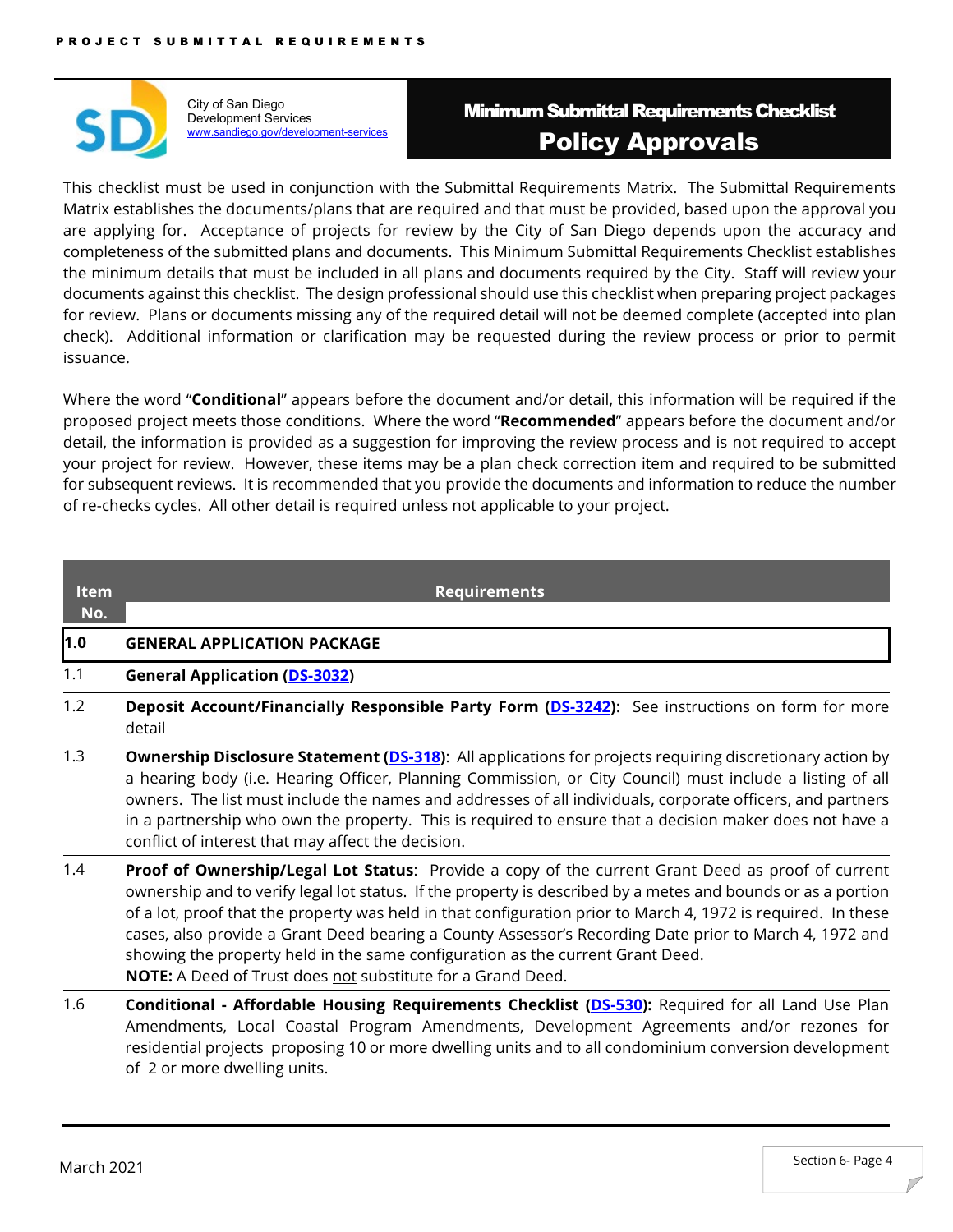| <b>Item</b> | <b>Requirements</b>                                                                                                                                                                                                                                                                                                                                                          |
|-------------|------------------------------------------------------------------------------------------------------------------------------------------------------------------------------------------------------------------------------------------------------------------------------------------------------------------------------------------------------------------------------|
| No.         |                                                                                                                                                                                                                                                                                                                                                                              |
| 2.0         | <b>POLICY DOCUMENTS</b>                                                                                                                                                                                                                                                                                                                                                      |
| 2.1         | <b>Land Use</b>                                                                                                                                                                                                                                                                                                                                                              |
| 2.1.1       | Step 1 - Letter of Initiation: Provide a letter requesting the initiation to adopt or amend a Land Use Plan,<br>which details the proposal of the changes. The criteria for the initiation of amendments can be found in<br>the General Plan, LU-D.10. See also Policies LU-D.6 and LU-D.8-9. Your proposal requires initiation prior to<br>proceeding to Step 2.            |
| 2.1.2       | Step 2 - Land Use Document: Provide a copy of the Resolution initiating your proposal and a strikeout<br>underline of amendment text and plan change.                                                                                                                                                                                                                        |
| 2.2         | <b>Local Coastal Program Amendment</b>                                                                                                                                                                                                                                                                                                                                       |
| 2.2.1       | Letter of Request: Provide a letter requesting the adoption or amendment of a Local Costal Program and<br>a detailed proposal of the changes.                                                                                                                                                                                                                                |
| 2.2.2       | Local Costal Program Document: Provide a strikeout underline of amendment text and plan change.                                                                                                                                                                                                                                                                              |
| 2.3         | <b>Development Agreement</b>                                                                                                                                                                                                                                                                                                                                                 |
| 2.3.1       | Development Agreement Letter: Provide in detail the proposal for the consideration.                                                                                                                                                                                                                                                                                          |
| 2.3.2       | Statement of Consent to Proceed: See Land Development Code Section 124.0102(a).                                                                                                                                                                                                                                                                                              |
| 2.3.3       | Grant Deed: Provide a current Deed showing proof of ownership.                                                                                                                                                                                                                                                                                                               |
| 2.3.4       | Development Agreement Supplemental Form (DS-3038): See instructions on the form for more detail.                                                                                                                                                                                                                                                                             |
| 2.4         | <b>Zoning, Rezoning and Prezoning</b>                                                                                                                                                                                                                                                                                                                                        |
| 2.4.1       | Letter of Request: Provide a letter when requesting the adoption of a zone, amending an existing zone,<br>or proposing a prezone. The letter should detail the proposed request, including the existing zone and the<br>proposed zone.                                                                                                                                       |
| 2.4.2       | Zone/Rezone Exhibit: Provide maps which graphically indicate the boundary of the proposed zone and<br>existing surrounding zones.                                                                                                                                                                                                                                            |
| 2.5         | <b>Designation of Historical Resources</b>                                                                                                                                                                                                                                                                                                                                   |
| 2.5.1       | Nomination: See Land Development Code Section 123.0202 (a).                                                                                                                                                                                                                                                                                                                  |
| 2.5.2       | Public Notice to Owner: See Land Development Code Section 123.0202 (b).                                                                                                                                                                                                                                                                                                      |
| 2.5.3       | Historical Evaluation Report: See Land Development Code Section 123.0202 (c).                                                                                                                                                                                                                                                                                                |
| 3.0         | <b>PUBLIC NOTICE PACKAGE:</b> A public notice package is required for all actions requiring a Notice of Future<br>Decision (Process 2) or a Notice of Public Hearing (Process 3, 4 and 5). See Information Bulletin 512 for<br>information on how to obtain public noticing information and formatting. Note: This package is required<br>for submitted completeness review. |
|             |                                                                                                                                                                                                                                                                                                                                                                              |
| 3.1         | Assessors Map(s): Provide assessors map(s) with 300-foot noticing radius outlined.                                                                                                                                                                                                                                                                                           |
| 3.2         | Address lists: Provide owner/occupant information.                                                                                                                                                                                                                                                                                                                           |